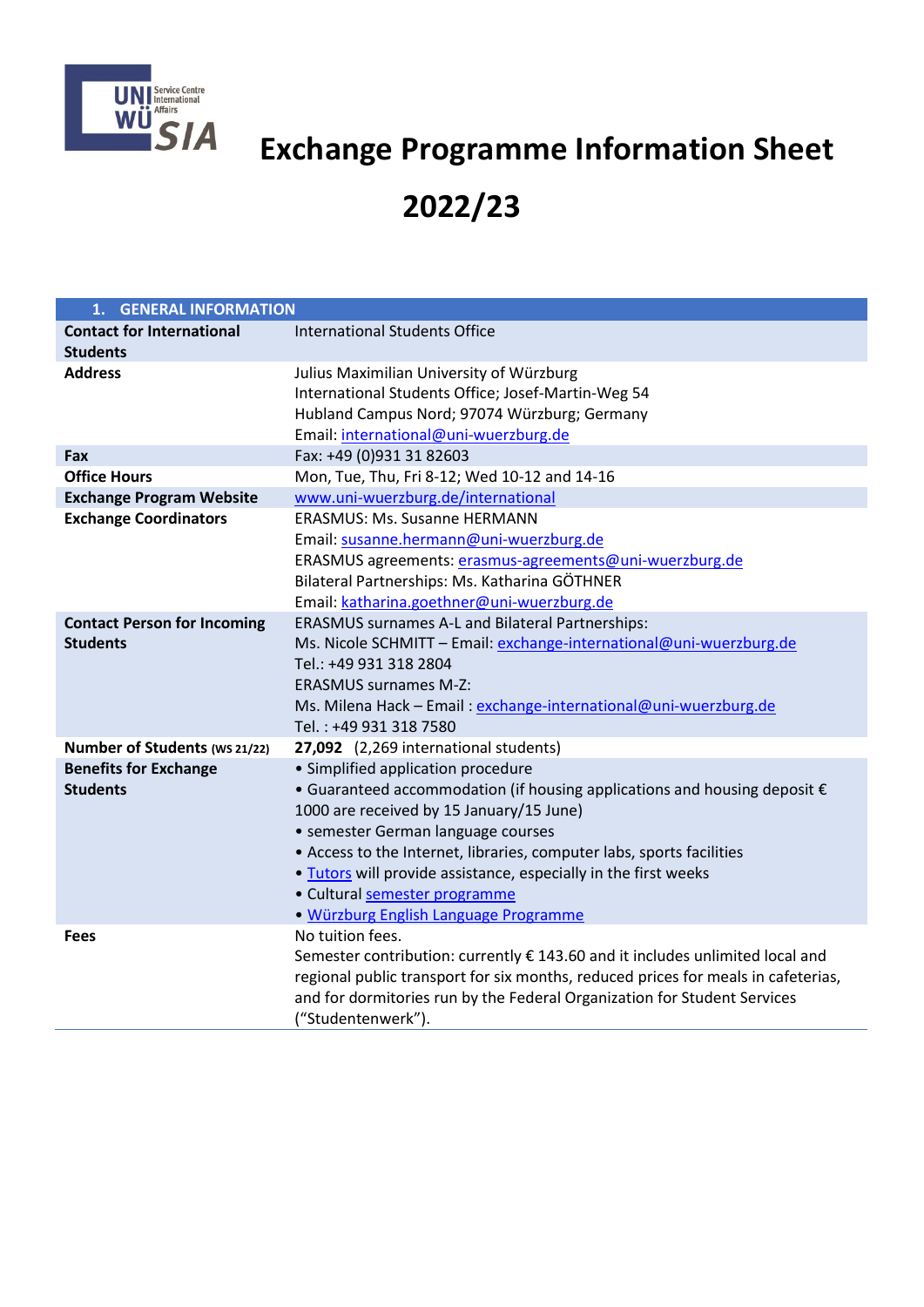| 2. APPLICATION                                                                               |                                                                                                                                                                                                                                                                                                                                                                                                                                                                                      |
|----------------------------------------------------------------------------------------------|--------------------------------------------------------------------------------------------------------------------------------------------------------------------------------------------------------------------------------------------------------------------------------------------------------------------------------------------------------------------------------------------------------------------------------------------------------------------------------------|
| <b>Language Requirements</b>                                                                 | Sufficient language skills to follow the courses, minimum recommended level: B1<br>(exceptions below)<br>. In general, if students wish to earn ECTS in Würzburg, they should be able to<br>demonstrate a B1-level (exceptions apply, e.g. Language Center and list below).<br>• Specific German language skills for some subjects.                                                                                                                                                  |
| Level of Study                                                                               | Undergraduate, Graduate, PhD and others                                                                                                                                                                                                                                                                                                                                                                                                                                              |
| <b>Faculties/Schools Available to</b><br><b>Exchange Students</b><br><b>Course Catalogue</b> | All ten faculties are open to students in exchange programmes unless otherwise<br>stated in the agreement. Restricted admission to medicine, dentistry, pharmacy.<br>Wuestudy / Advice on how to use the catalogue can be found here.<br>The majority of classes is held in German. Some courses are taught in English.                                                                                                                                                              |
| <b>Nomination Deadline and</b><br><b>Procedure</b>                                           | Nominations are welcome by email (to nomination@uni-wuerzburg.de) by 30<br>April for the winter semester and 30 November for the summer semester.<br>Please insert your official Erasmus code in the email subject. The following<br>information should be included: Name of nominee(s), email address, field of<br>study, language proficiency, period of stay and other relevant information (e.g.<br>special needs). Important: Nominees have to be enrolled at your institution. |
| <b>Application Deadline</b>                                                                  | 15 June for the Winter semester - 15 January for the Summer semester                                                                                                                                                                                                                                                                                                                                                                                                                 |
| <b>Online Application</b>                                                                    | Application form for incoming students                                                                                                                                                                                                                                                                                                                                                                                                                                               |

| <b>3. ACADEMIC INFORMATION</b> |                                                                                  |  |
|--------------------------------|----------------------------------------------------------------------------------|--|
| <b>Semester Dates</b>          | Winter semester: 1 October - 31 March;                                           |  |
|                                | Summer semester: 1 April - 30 September                                          |  |
| Lecture Dates /                | Winter semester 2022/23: 17 October 2022 - 10 February 2023                      |  |
| <b>Examination Period</b>      | Summer semester 2023: 17 April 2023 - 21 July 2023                               |  |
|                                | For the following semesters see here.                                            |  |
|                                | Please note: There is no official examination period and exams might take place  |  |
|                                | during the semester break. Students should inquire about this before booking     |  |
|                                | return flights.                                                                  |  |
| <b>Orientation</b>             | . Welcome Events for International Students (guided sightseeing tour, First-     |  |
|                                | Steps Events with information about studying and living in Würzburg, Welcome     |  |
|                                | speech by University Officials, reception);                                      |  |
|                                | . Orientation sessions for all specific subjects are offered directly by the     |  |
|                                | faculties/schools;                                                               |  |
|                                | • Orientation online seminars prior to the exchange period.                      |  |
| <b>Language Courses</b>        | • 4-week intensive German course in September/March before the start of the      |  |
|                                | lecture period<br>• German courses during the semester                           |  |
|                                | • All German courses are free of charge for exchange programme students.         |  |
|                                | Detailed information and course dates can be found online under "Course          |  |
|                                | Programme". For admission to the courses, students need to bring their Letter of |  |
|                                | Admission (Zulassungsbescheid) to the placement test on the first day of class.  |  |
| <b>Class Schedule</b>          | Students put together their class schedule independently; tutors and academic    |  |
|                                | coordinators offer assistance. You can find further information here.            |  |
| <b>Transcript of Records</b>   | Upon request only – no automatic issuance. Please note that transcripts might    |  |
|                                | be issued 5 weeks after the exam period. Please find more information here.      |  |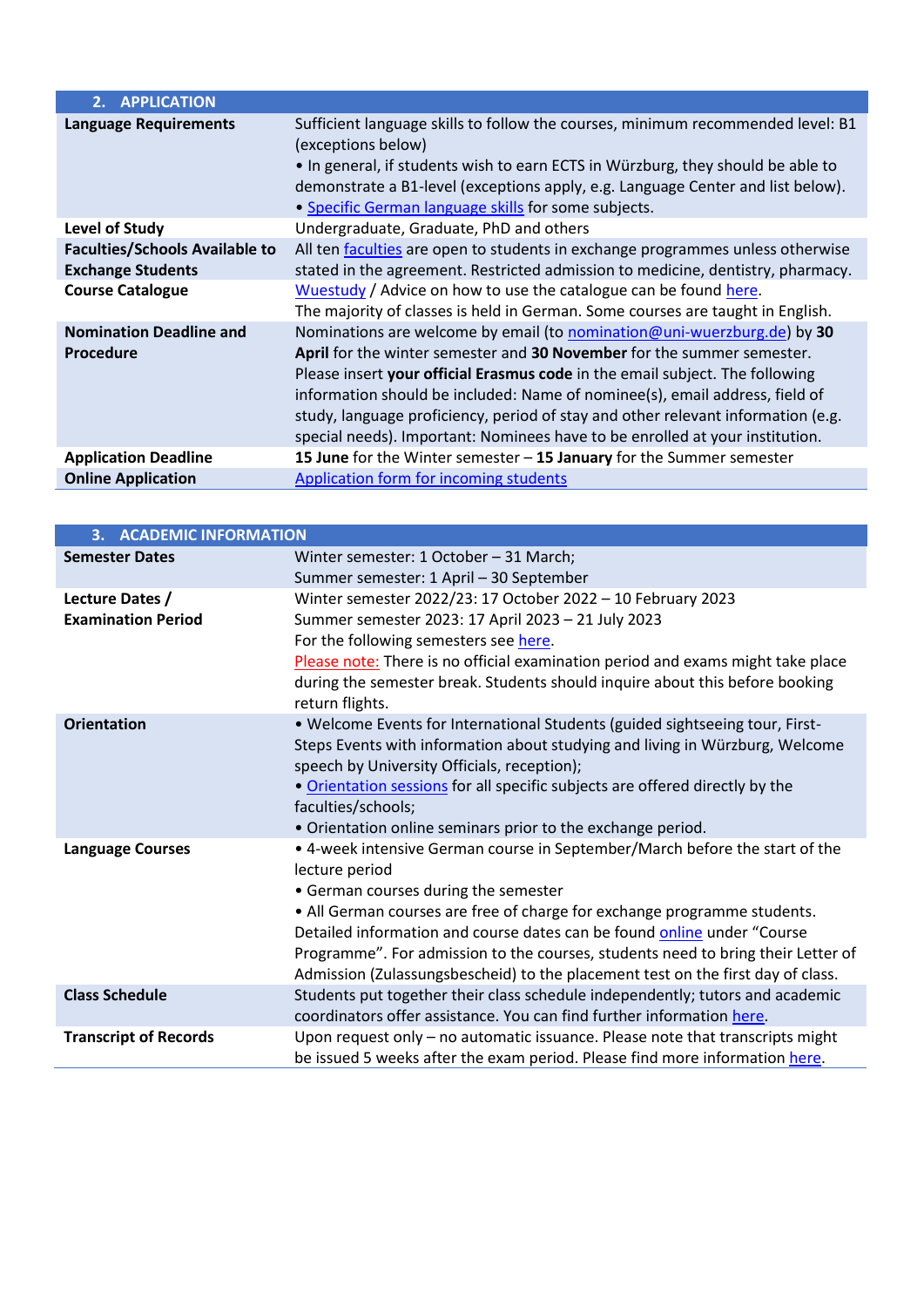| 4. HOUSING AND ACCOMODATION         |                                                                                                                                                                                                                                                                                                                                                                                                                                                                                                              |
|-------------------------------------|--------------------------------------------------------------------------------------------------------------------------------------------------------------------------------------------------------------------------------------------------------------------------------------------------------------------------------------------------------------------------------------------------------------------------------------------------------------------------------------------------------------|
| <b>Housing Information</b>          | The University of Würzburg has a special arrangement with the Student Housing<br>Service of the "Studentenwerk", an independent organization not connected to the<br>university.<br>If exchange programme students from our partner universities apply for a room in a<br>dormitory and transfer the housing deposit (€ 1000) by the official application<br>deadline, accommodation will be guaranteed! The Student Housing Service is<br>responsible for ten dormitories in various locations in Würzburg. |
|                                     | Amenities:<br>• Single apartments or single rooms in shared apartments, in which two to four<br>students share a kitchen and bathroom;<br>• All rooms and apartments are furnished;<br>· Dishes, cooking items, bedding, and towels are not provided;<br>• Rents range from $\epsilon$ 160 to $\epsilon$ 350 per month, depending on the size of the<br>room/apartment and its equipment                                                                                                                     |
|                                     | Length of stay:<br>• Student accommodations are granted for six months (beginning with the semester<br>on 1 April or 1 October) or 12 months (for one year stay). A shorter rental period is<br>not possible;                                                                                                                                                                                                                                                                                                |
| <b>Housing Application Deadline</b> | 15 June for the winter semester $-$ 15 January for the summer semester<br>Please note: Dormitory housing is only guaranteed if students apply and pay the<br>deposit by the deadline! Please note that you can already apply for housing<br>without having the admission letter from us! After we receive your official<br>nomination, you will receive an email with further information on how to apply for<br>dormitories including the online application link.                                          |

| 5. OTHER RELEVANT INFORMATION                          |                                                                                                                                                                                                                                                                                                                                                                                                                                                                                                                                                                                                      |  |
|--------------------------------------------------------|------------------------------------------------------------------------------------------------------------------------------------------------------------------------------------------------------------------------------------------------------------------------------------------------------------------------------------------------------------------------------------------------------------------------------------------------------------------------------------------------------------------------------------------------------------------------------------------------------|--|
| <b>About Würzburg</b>                                  | http://www.wuerzburg.de/en/index.html                                                                                                                                                                                                                                                                                                                                                                                                                                                                                                                                                                |  |
| <b>Campus Maps</b>                                     | https://wueaddress.uni-wuerzburg.de/search/map?q=                                                                                                                                                                                                                                                                                                                                                                                                                                                                                                                                                    |  |
| <b>Costs and Financing</b>                             | Costs of living: approx. € 700 - 850 / month (depending on your life style and<br>apartment rent). Please note: Students have to make sure they have sufficient<br>funds to cover all expenses while abroad, including rent and semester<br>contribution. Students will only be enrolled, if the semester contribution has<br>been transferred and if sufficient health insurance coverage has been presented.<br>Financing: scholarship and working possibilities can be found on our website.                                                                                                      |  |
| <b>Visa Requirements and</b><br><b>Resident Permit</b> | . If you need a visa, please check the list of the Ministry of Foreign Affairs;<br>• Students from the European Union and several other countries (e.g. EFTA-<br>countries, USA and Japan) do not need a visa to enter Germany, just a valid<br>passport or identification card; however, exchange students who are not from an<br>EU country need a resident permit. Make an appointment with the Würzburg<br>Immigration Office (Ausländeramt) in the City Hall as soon as possible after your<br>arrival.<br>• Request your visa well in advance. Gathering all required documents takes<br>time; |  |

• Upon arrival, students need to register for [a residence permit](https://www.uni-wuerzburg.de/en/international/studying-in-wuerzburg/information-for-all-foreign-students/resident-permit/) (approx. € 100).